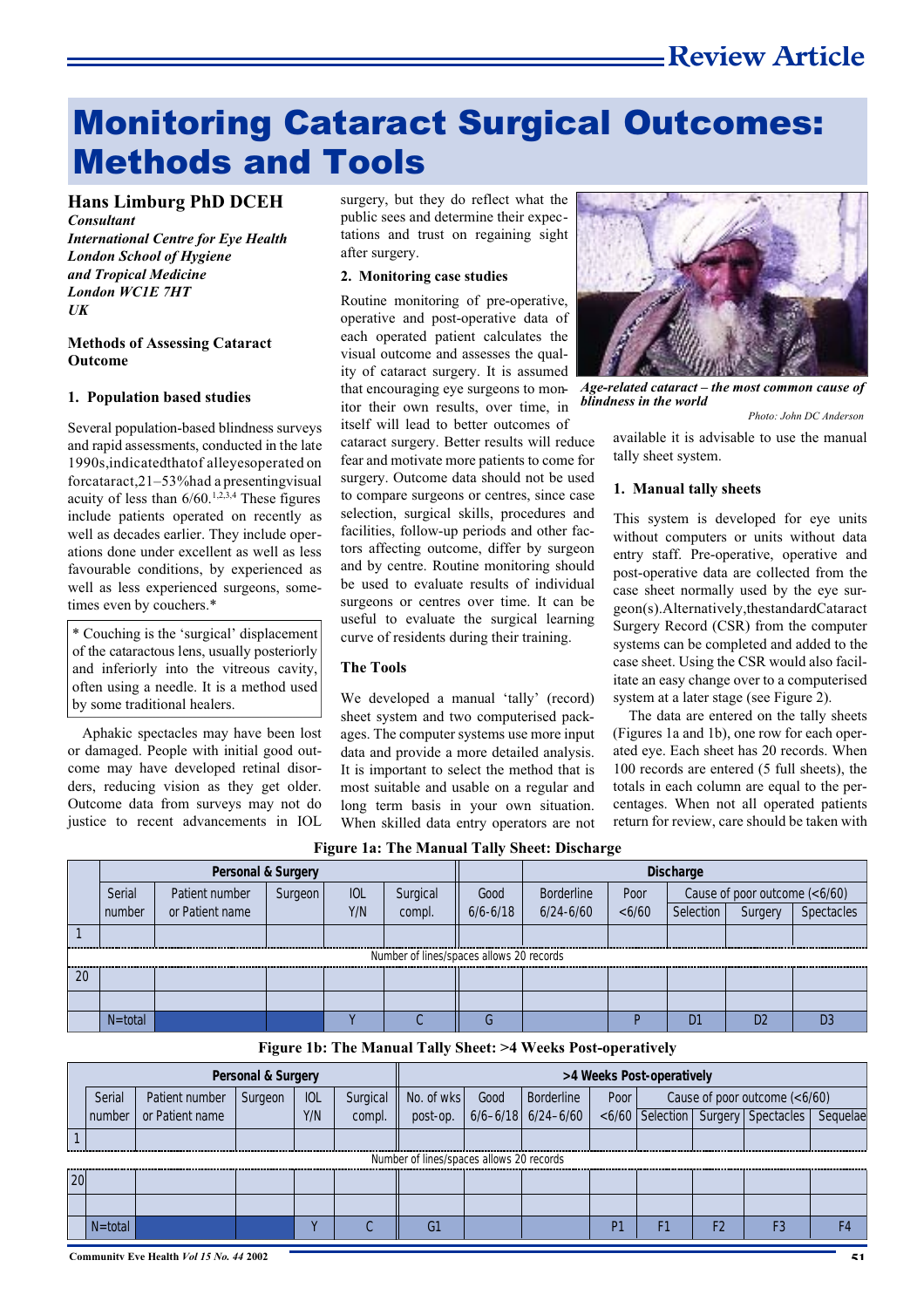# **Methods & Tools**

the interpretation of percentages in the '>4 weeks post-operative' column as percentages are drawn from less than 100 cases.

For all cases with 'poor' outcome a cause must be indicated. This helps the surgeon to decide whether current practices need modification to improve results. The causes of poor outcome can be divided into four categories:

- **• Selection**: patient-related risk factors, e.g., concurrent diseases affecting vision
- **• Surgery**: surgical or immediate post-operative complications
- **• Spectacles**: uncorrected refractive error, wrong power IOL
- **• Sequelae**: late post-operative complications.

Surgical procedures and provision of optical correction are relatively easy to modify. Selection procedures can also be modified, but patients should not be denied surgery if their vision has a fair chance of improvement by cataract surgery. Late post-operative sequelae are most difficult to control.

When more than one surgeon is operating, all data can be entered on one form, or each surgeon can have his/her own form. The second option will enable each surgeon to follow his/her own outcomes over time. However, the number of operations needs to be sufficient to allow meaningful interpretation.

#### **2. Computer package (MS-DOS)**

This package is programmed in Epi-Info 6.04 and runs under MS-DOS and Windows. It can run on all IBM compatible computers with 5 MB free disk space. Data collection for both computer systems is done with the standard Cataract Surgery Record (Figure 2). Data from this form are entered into the computer.



|                                                                         |                                               |                           | <b>CATARACT SURGERY RECORD</b> |                |                                                                                                   |                                                            |                                   |                 |  |
|-------------------------------------------------------------------------|-----------------------------------------------|---------------------------|--------------------------------|----------------|---------------------------------------------------------------------------------------------------|------------------------------------------------------------|-----------------------------------|-----------------|--|
| A. PATIENT Name:                                                        |                                               |                           |                                |                | Hosp. Reg. No:                                                                                    |                                                            |                                   |                 |  |
| Address (optional):                                                     |                                               |                           |                                |                | Serial No                                                                                         |                                                            |                                   |                 |  |
| Sex:                                                                    | Male<br>OM                                    |                           |                                |                |                                                                                                   |                                                            |                                   |                 |  |
|                                                                         | Female<br>O(1)                                |                           |                                |                |                                                                                                   | Age:                                                       | vears                             |                 |  |
| <b>B. PRE-OPERATIVE EXAMINATION:</b>                                    |                                               |                           |                                |                |                                                                                                   |                                                            | <b>Category of Visual Acuity:</b> |                 |  |
|                                                                         |                                               | Right eye                 | Left cyc                       | $\mathbf{1}$   | 6/6                                                                                               | 9                                                          | 1/60                              |                 |  |
| <b>Visual Acuity:</b>                                                   | Presenting YA:                                |                           | $\mathbf{V}$ A:                | $\overline{2}$ | 6/9                                                                                               | 10                                                         | $PL+$                             |                 |  |
|                                                                         | 'Best' or pinhole VA:                         |                           | $\ldots$ VA:                   | 3              | 6/12                                                                                              | 11                                                         | NP                                |                 |  |
|                                                                         |                                               |                           |                                | 4              | 6/18                                                                                              | 12                                                         |                                   | Cannot examine, |  |
| Lens Examination:                                                       | Clear lens                                    | O                         | Ó                              | 5              | 6/24                                                                                              |                                                            | believed <6/60                    |                 |  |
|                                                                         | Opacity, not ready for operation              | O                         | O                              | 6              | 6/36                                                                                              |                                                            | 13 Cannot examine.                |                 |  |
|                                                                         | Operable cataract                             | O                         | O                              | 7              | 6/60                                                                                              |                                                            | believed >6/60                    |                 |  |
|                                                                         | Inoperable cataract                           | $\circ$                   | $\circ$                        | 8              | 3/60                                                                                              |                                                            |                                   |                 |  |
|                                                                         | Aphakia                                       | O                         | O                              |                |                                                                                                   | <b>CLINICAL DATA:</b>                                      |                                   |                 |  |
|                                                                         | Pseudophakia                                  | $\circ$                   | O                              |                |                                                                                                   |                                                            |                                   |                 |  |
|                                                                         | Cannot examine                                | O                         | O                              |                |                                                                                                   |                                                            |                                   |                 |  |
| Other ocular pathology in the eye to be operated, likely                |                                               |                           |                                |                |                                                                                                   |                                                            |                                   |                 |  |
| affect outcome:                                                         | Corncal scar                                  | $\circ$                   |                                |                |                                                                                                   |                                                            |                                   |                 |  |
|                                                                         | Old iritis                                    | O                         |                                |                |                                                                                                   |                                                            |                                   |                 |  |
|                                                                         | Retinal disease                               | $\circ$                   |                                |                |                                                                                                   |                                                            |                                   |                 |  |
|                                                                         | Glaucoma                                      | $\circ$                   |                                |                |                                                                                                   |                                                            |                                   |                 |  |
|                                                                         | Other & specify                               | Ο                         |                                |                |                                                                                                   |                                                            |                                   |                 |  |
|                                                                         | None                                          | O                         |                                |                |                                                                                                   |                                                            |                                   |                 |  |
| C. SURGERY:<br>Date (dd/mm/yy):<br>Place:                               | $d$ $d$ $l$ $m$ $m$ $l$<br>Ó<br>Base hospital |                           | Training:                      |                | Qualified / consultant                                                                            |                                                            | $\circ$                           |                 |  |
|                                                                         | O<br>Other hospital                           |                           |                                |                | Resident / traince                                                                                |                                                            | $\circ$                           |                 |  |
|                                                                         | Out of hospital<br>$\circ$                    |                           |                                |                | Cataract surgeon                                                                                  |                                                            | O                                 |                 |  |
| Biometry:<br>Yes:                                                       | No: O (N)                                     | <b>Hospital / Camp ID</b> |                                |                |                                                                                                   |                                                            |                                   |                 |  |
| Eye operated:                                                           | Right: O<br>Left: O                           | Surgeon ID                |                                |                |                                                                                                   |                                                            |                                   |                 |  |
| Type of surgery:<br><b>CCF O</b><br>ECCE O<br>Manual Phaco O<br>Phaco O | IOL:<br>PC IOI<br>AC IOL<br>No IOL            | $\circ$<br>O<br>O         |                                |                | Operative complications in operated eye:<br>Capsule rupture<br>Corneal Oederna<br>Other & specify | None O<br>$\circ$<br>Vitreous loss O<br>$\circ$<br>$\circ$ |                                   |                 |  |
| D. VISUAL ACUITY OF OPERATED EYE POST-OP.                               |                                               |                           |                                |                | Cause of presenting vision < 6/60                                                                 |                                                            |                                   |                 |  |
| Follow-up visits                                                        |                                               | Presenting VA 'Best' VA   |                                |                | Selection Surgery Spectacles Sequelae Entered on:                                                 |                                                            |                                   |                 |  |
| At discharge,                                                           | VA:<br>days post-op.                          | VA:                       |                                | O              | O                                                                                                 | O                                                          |                                   |                 |  |
| $1-3$ weeks.                                                            | VA:                                           | VA:                       |                                | O              | Ο                                                                                                 | O                                                          | Ó                                 |                 |  |
| 4-11 weeks:                                                             | VA:                                           | VA:                       |                                | O              | O                                                                                                 | Ó                                                          | O                                 |                 |  |
| $12 + weeks$                                                            | VA:                                           | VA:                       |                                | Ō              | $\circ$                                                                                           | $\circ$                                                    | O                                 |                 |  |



*Age-related cataract*

*Photo: John D C Anderson*

#### **3. Computer package (Windows)**

This package is programmed in Visual FoxPro 6.0 and runs under Windows only. It is recommended for computers with a processor faster than a Pentium 1, 90 MHz, with at least 8 MB free disk space. The reports produced by both computer packages are exactly the same, but the graphs from the Windows package are of better quality and show the data table. Experienced Epi-Info users can do custom analysis with the DOS package.

# **Ongoing Report**

In the ongoing report the records are placed in chronological order by date of operation and shown in groups of 100. This allows the user to follow trends over time with meaningful percentages. The report provides the following tables:

- 1. Operative complications: total and type of complication.
- 2. Percentage of good, borderline or poor outcome at discharge.
- 3. Cause of poor outcome  $(VA \le 6/60)$  at discharge.
- 4. Percentage of good, borderline or poor outcome at 4 weeks or more postoperatively.
- 5. Cause of poor outcome (VA<6/60) at 4 weeks or more post-operatively.

The ongoing report can be used to evaluate cataract outcome at any time. Care should be taken with the interpretation of percentages when less than 100 records have been entered.

### **Annual Report**

The annual report is best used to present outcome data for a whole year, or to link data to a particular month. The following tables are provided:

- 1. Age group and sex of operated patients.
- 2. Number of first eyes and second eyes operated on.
- 3. Proportion of known ocular pathology in operated eye.
- 4. Visual acuity in the operated eye preoperatively, at discharge and followup.